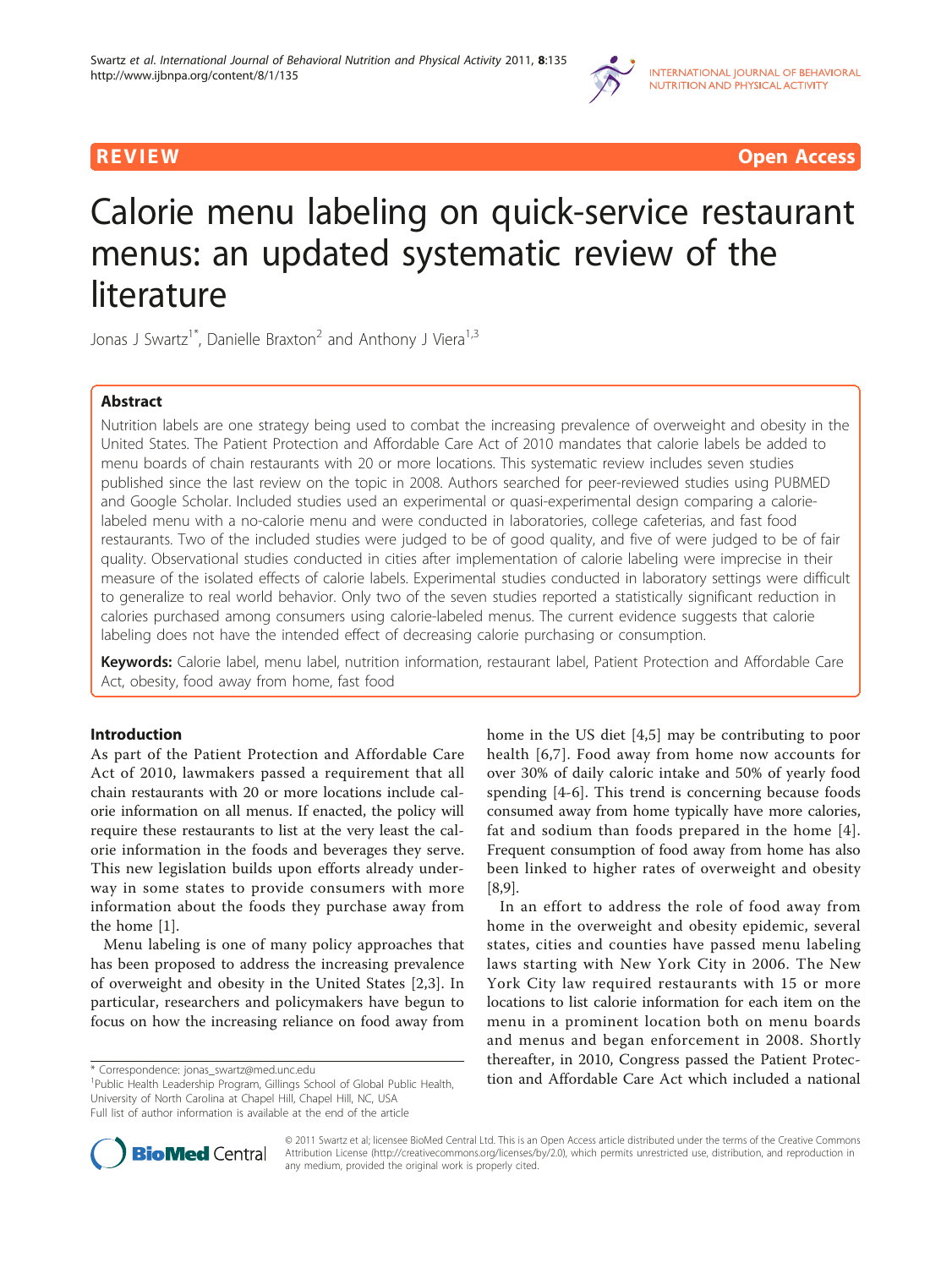menu labeling law for all restaurants with 20 or more locations [\[1,10](#page-6-0)].

Though momentum has gathered behind menu labeling policies as a tool for combatting overweight and obesity, evidence to support its efficacy is less robust. In a 2008 review, Harnack and French were able to identify only six studies that tested the effects of calorie labeling on consumer choice [[5\]](#page-6-0). They concluded that from the current evidence, the effects of calorie labeling appeared to be weak or inconsistent [\[5](#page-6-0)]. However, they also noted major methodological flaws in each of the studies [\[5](#page-6-0)].

In this systematic review, we update Harnack and French's findings with more recent evidence. The purpose of this paper is to use current literature to answer the question of whether calorie labeling on menus at restaurants and cafeterias has an effect on consumer purchasing and eating behaviors.

# Methods

## Search strategy

The most recent review of the literature was published in 2008 and included articles published through 2006. In the current search, conducted in August 2011, we sought studies with publication dates from 2006-August 2011. We used PUBMED and Google Scholar World Wide Web search engines to identify relevant studies. Initial PUBMED searches with MeSH terms including "food labeling", "fast foods" and "choice behavior" yielded few results. We therefore broadened our search to include the following keywords: "calorie labeling", "menu labeling" and "point-of-purchase labeling". We supplemented our findings with hand searches from the reference lists of articles and reviews [\[7,11-15](#page-6-0)].

# Article selection

To be included, studies must have used an experimental or quasi-experimental design comparing a calorielabeled menu with a no-calorie menu. This review includes studies conducted in laboratories, college cafeterias, and fast food restaurants. Only studies that measured purchasing behavior or consumption of ready-toeat meals were included. Our search was restricted to English-language in peer-reviewed publications.

# Data extraction

One author (JS) extracted standardized information including study aims, study type, sample population, and outcomes in a spreadsheet to facilitate comparison and synthesis. The table also included information about methodological strengths and weaknesses of the studies.

#### Quality assessment

Quality was graded with the assistance of an instrument developed by the investigators based on standard critical appraisal criteria. The instrument required assessment of a variety of study procedures including study design, randomization, blinding, minimization of selection bias, minimization of measurement bias, and minimization of confounding bias. For each applicable variable, two authors (JS and AV) independently assessed each article and assigned scores of 2 for good, 1 for fair and 0 for poor. To achieve a quality rating of good, studies had to have an average score greater than or equal to 1.5 and could not receive scores of 0 for any individual variable. An average score less than or equal to 0.5 was considered to indicate a study with poor quality. Studies with scores in between were considered fair quality studies. We excluded the randomization category for observational studies. After independently scoring each article, the two raters conferred to discuss any discrepancy in overall quality rating.

# Results

# Search results

The initial search produced 164 citations on PUBMED. One author (JS) screened titles for relevance and further examined 32 abstracts. Eighteen articles underwent full text review, after which 12 articles were excluded. One article was included from a hand search. Seven articles met the inclusion and exclusion criteria described above (Figure [1\)](#page-2-0).

#### Study design

Included articles reported on studies conducted in two different types of settings; five articles reported on natural experiments of calorie menu label implementation in real world settings [[6,16](#page-6-0)-[19\]](#page-6-0) and two involved researcher manipulated variables in laboratory settings [[20,21\]](#page-7-0) (Table [1](#page-3-0)).

#### Study quality

All studies included in this review had methodological shortcomings. Despite these limitations, two studies were judged by the two raters to be of good quality [\[19,](#page-6-0)[20\]](#page-7-0) and five to be of fair quality [\[6,16-18](#page-6-0)[,21](#page-7-0)] (Table [2\)](#page-4-0).

# The effect of calorie menu boards on calorie ordering and purchasing

All seven studies compared calorie ordering and purchasing in two conditions: calorie label versus no calorie label. Two studies reported that calorie menu labels reduced the calories purchased [[6,](#page-6-0)[21\]](#page-7-0), one reported significant reductions in calories purchased at some chains (but not others)[[16](#page-6-0)], three reported no effect on calories purchased [[17,18](#page-6-0)[,20](#page-7-0)] and one reported a slight increase in calories purchased [[19\]](#page-6-0).

Among the observational studies, Elbel et al. found that in New York City, purchasing behavior of children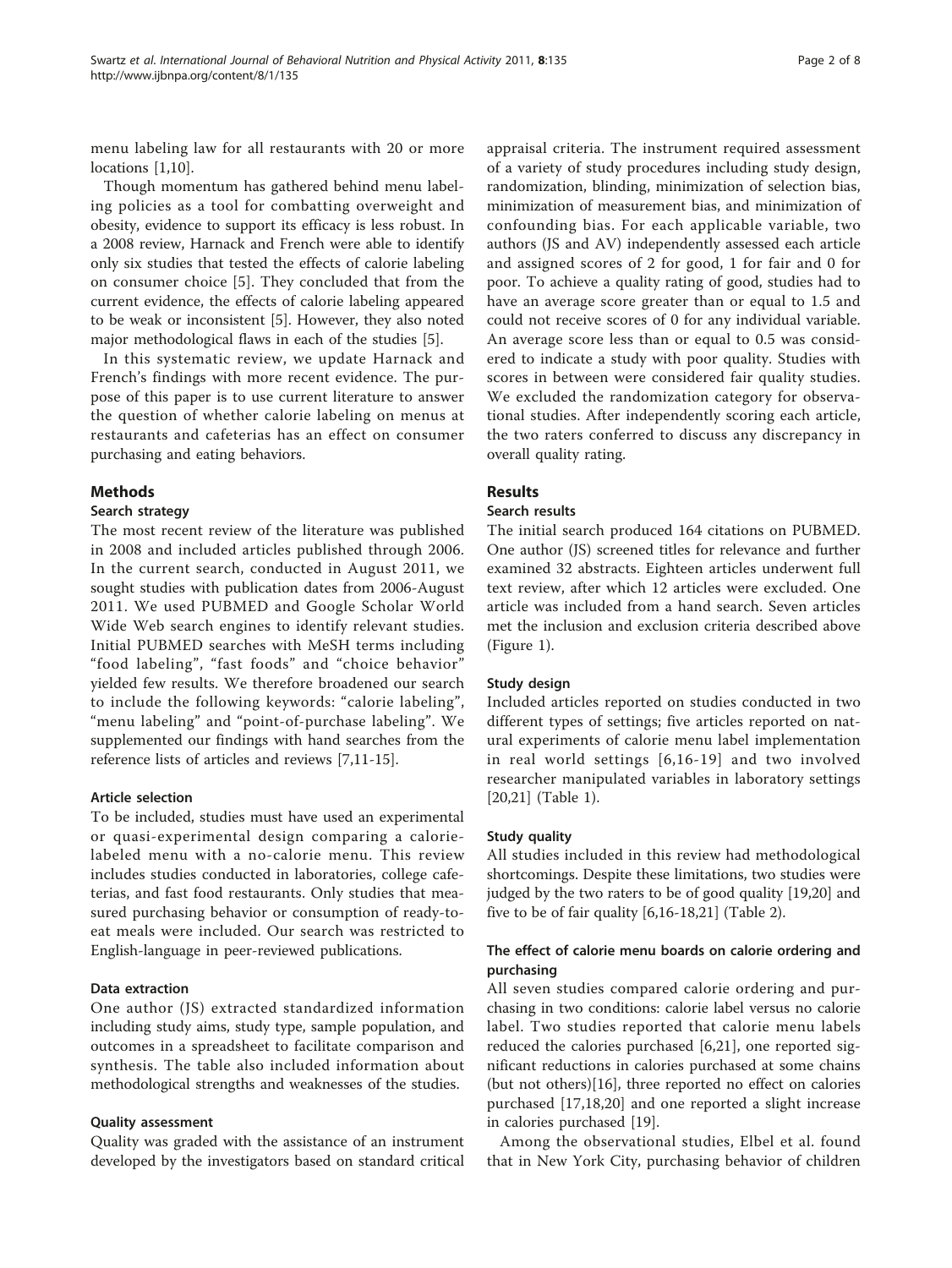<span id="page-2-0"></span>

and adolescents did not differ before and after calorie labels were implemented on menu boards, with patrons purchasing a mean of 643 calories before labeling and 652 calories ( $p = 0.82$ ) after restaurants introduced menu labels [[17\]](#page-6-0). The authors also observed a non-significant change in purchasing behavior over the same time period among children and adolescents in Newark, NJ, where calorie labels were not introduced (611 vs. 673 calories,  $p = 0.37$ [[17\]](#page-6-0). A companion study of adults also showed a non-significant difference in New York City [\[18](#page-6-0)]. Adults purchased a regression-adjusted mean of 825 calories (95% CI: 779-870) before calorie labeling and 846 calories (95% CI: 758-889) after calorie labeling. There was also a non-significant trend among adults in Newark, NJ with 823 calories (95% CI: 802-890) in the pre-labeling time period and 826 calories (95% CI: 746- 906) in the post-labeling time period [\[18](#page-6-0)].

Also in New York City, Dumanovsky et al. collected survey and purchase data before calorie labeling implementation in 2007, and nine months after implementation in 2009. They collected data from the 11 largest fast food chains, and found no change in mean calories purchased overall between study periods in 2007 and 2009 (828 vs. 846 calories, P = 0.22)[\[16](#page-6-0)]. When examining data for each chain individually, they found a reduction in mean calories purchased for three chains (McDonald's 829 vs. 785 calories,  $P = 0.02$ ; Au Bon Pain 555 vs. 475 calories, P < 0.001; KFC 927 vs. 868 calories, P < 0.01), no significant difference for 7 chains (Burger King, Wendy's, Popeye's, Domino's, Pizza Hut, Papa John's, Taco Bell), and an increase for one chain (Subway 749 vs. 882, P < 0.001)[[16\]](#page-6-0). The study did not include a control population.

Though it was a small change, Finkelstein et al. did observe a small, statistically significant (but we do not think clinically significant) increase in calories purchased per transaction after calorie labels were added to menus in King County, WA [[19](#page-6-0)]. Patrons purchased 5.7 ( $p <$ 0.05) more calories after calorie labels were introduced on menu boards inside restaurants, and  $2.9$  (p  $< 0.05$ ) more calories after calorie labels were introduced on drive-thru menu boards. In the control county, they did not observe a significant trend. Moreover, a differencein-difference regression analysis found that calories per transaction were not reduced after the legislation [\[19](#page-6-0)].

In a study of entrée purchasing in a college dining hall, Chu et al. reported a significant but modest decrease in calories per entrée sold during the two weeks that calorie labels were posted on menu boards (treatment)[[6\]](#page-6-0). They calculated average calories per sale using sales data furnished by the cafeteria. In the two weeks before posting calorie information (pretreatment), the average energy content was 646.5 calories per entrée. This average dropped 12.4 calories per entrée sold on the first day of calorie posting ( $p = 0.007$ ) and remained lower throughout the treatment period. Though statistically significant, an average reduction of 12.4 calories may not be clinically significant.

In contrast to studies utilizing only purchasing behavior, the two experimental studies conducted in laboratory settings allowed researchers to measure both calories ordered and calories consumed (discussed below)[\[20,21\]](#page-7-0). Harnack et al. found no significant difference in calories ordered among four menu labeling conditions manipulating availability of calorie labels and value pricing (calorie labels + value pricing 874, calorie labels without value pricing 842, no calorie labels + no value pricing 882, and no calorie labels + value pricing (control) 828 calories,  $p = 0.62$ [[20\]](#page-7-0).

Roberto et al. tested three types of menus: one had no calorie labels (no label), one had calorie labels (calorie), and one had calorie labels and a statement that the recommended daily caloric intake was 2000 calories  $(calorie + information)[21]$  $(calorie + information)[21]$ . They found that menu type had a statistically significant effect on calorie ordering (p = 0.04). Significant differences were found between the no label and calorie labeled menus (no label 2189, calorie 1862 calories,  $p = 0.03$ ), and also a significant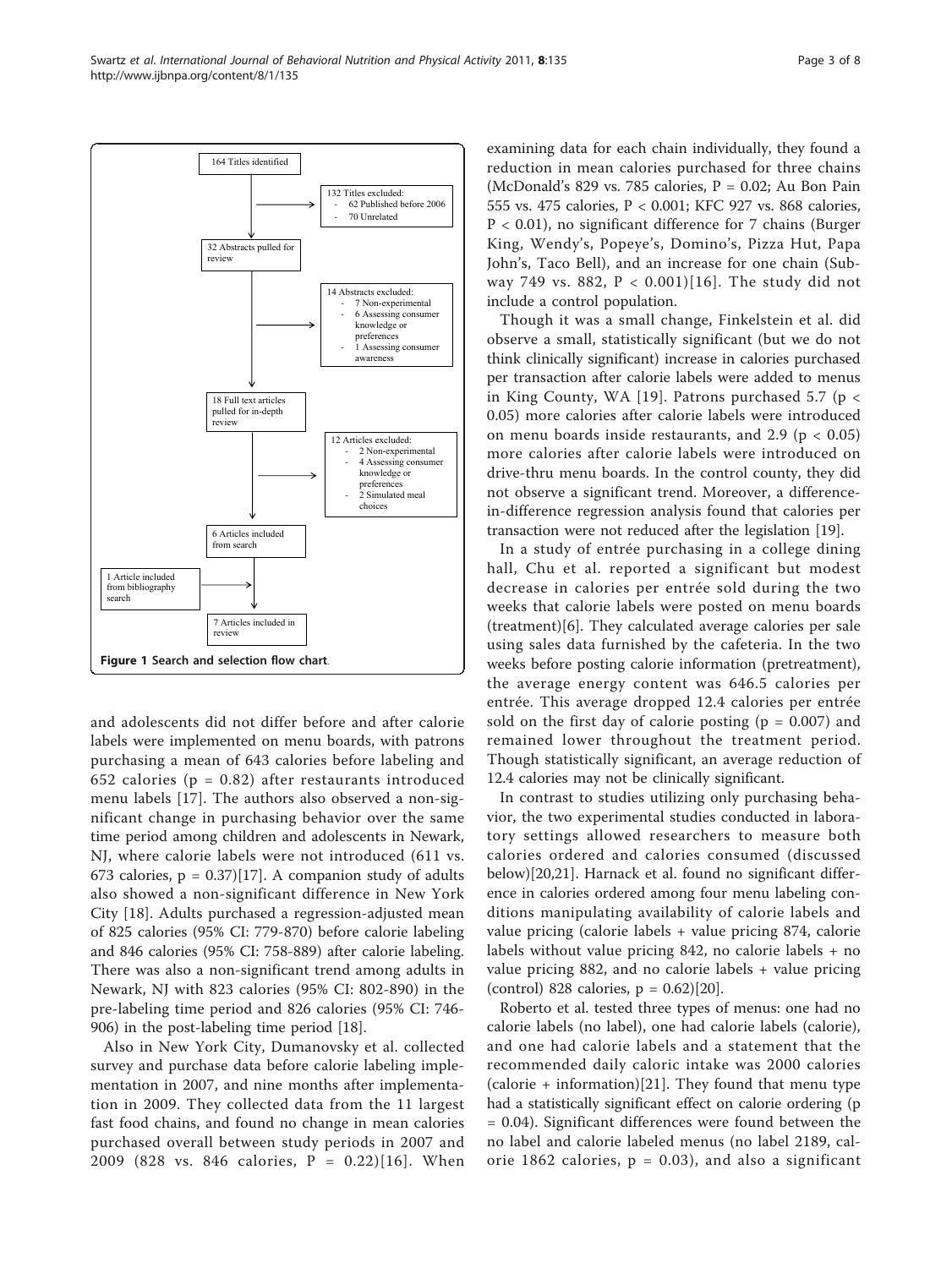| Reference                             | Design and<br>Presence of<br>Comparison<br>Group                                                | <b>Intervention/Measures</b>                                                                                                                                                                                                                      | Setting                                                                                                        | Number of<br>Subjects/<br><b>Restaurants</b>                                                       | Result                                                                                                                                                                                                                                                                                                                                                                     |  |
|---------------------------------------|-------------------------------------------------------------------------------------------------|---------------------------------------------------------------------------------------------------------------------------------------------------------------------------------------------------------------------------------------------------|----------------------------------------------------------------------------------------------------------------|----------------------------------------------------------------------------------------------------|----------------------------------------------------------------------------------------------------------------------------------------------------------------------------------------------------------------------------------------------------------------------------------------------------------------------------------------------------------------------------|--|
| <b>Real world</b><br>setting          |                                                                                                 |                                                                                                                                                                                                                                                   |                                                                                                                |                                                                                                    |                                                                                                                                                                                                                                                                                                                                                                            |  |
| Elbel et al.<br>$(2011)$ [17]         | Natural<br>experiment, pre/<br>post intervention<br>comparison and<br>with matched<br>community | Calorie labels added to chain<br>restaurant labels in New York<br>City. Survey administered<br>outside fast food restaurants.                                                                                                                     |                                                                                                                | 349 children and<br>adolescents                                                                    | Mean calories purchased in NYC<br>pre and post labeling 643 v 652<br>$(p = 0.82)$ , Newark 611 v 673 (p<br>$= 0.37$ ).                                                                                                                                                                                                                                                     |  |
| Elbel et al.<br>$(2009)$ [18]         | Natural<br>experiment, pre/<br>post intervention<br>comparison and<br>with matched<br>community | Calorie labels added to chain<br>restaurant labels in New York<br>City. Survey administered<br>outside fast food restaurants.                                                                                                                     | New York City and<br>Newark, NJ (as<br>comparator). Fast<br>food restaurants in<br>low-income<br>neighborhoods | 1156 adults over<br>18                                                                             | Regression-Adjusted nutrient<br>content in NYC and Newark<br>before and after with 95% Cl.<br>NYC: 825 (779, 870) post 846<br>(758, 889). Newark 823 (802, 890)<br>post 826 (746, 906).                                                                                                                                                                                    |  |
| Finkelstein et<br>al. (2011) [19]     | Natural<br>experiment, pre/<br>post intervention<br>comparison with<br>matched<br>communities   | Calorie labels added to chain<br>restaurant labels in King County,<br>WA, then drive-thru lanes. Total<br>monthly transactions and<br>calories per transaction.                                                                                   | King County, WA and<br>several stores from<br>surrounding area                                                 | 21 randomly<br>selected Taco<br>Time locations<br>and 7 locations<br>outside King<br>County        | Calories per transaction King<br>County pre-period: 1,211 v post-<br>period 1: 1,217 v post-period 2:<br>1,214. Calories per transaction<br>Control pre-period: 1,391 v. post-<br>period 1: 1,392 v post-period 2:<br>1,376.                                                                                                                                               |  |
| Chu et al.<br>$(2009)$ [6]            | Quasi-<br>experimental,<br>single group<br>interrupted time<br>series                           | Calorie labels added to entrees<br>in college dining hall. Used<br>electronic sales data to track<br>calories of entrees sold.                                                                                                                    | Dining hall, Ohio<br>State University                                                                          | <b>NA</b>                                                                                          | Calories per entrée sold at pre<br>645.5, First day of tx period -12.4<br>$(p = 0.007)$ , decreased of 0.298<br>calories/day), post treatment<br>increases 1.512/day                                                                                                                                                                                                       |  |
| Dumanovsky<br>et al. (2011)<br>$[16]$ | Cross sectional<br>surveys pre/post<br>calorie menu label<br>implementation                     | Calorie labels added to chain<br>restaurant labels in New York<br>City. Survey administered<br>outside fast food restaurants.                                                                                                                     | New York City fast<br>food chains                                                                              | 7309 adult<br>customers in 2007<br>and 8489 in 2009,<br>168 locations of<br>11 fast food<br>chains | No change in mean calories<br>purchased overall chains from<br>2007 to 2009, 828 v 846 kcal (p<br>$= 0.22$ ). Three chains show<br>reduction in mean calories per<br>purchase: McDonalds (829 v 786,<br>$p$ < 0.02), Au Bon Pain (555 v<br>475, p < 0.001), KFC (927 v 882<br>kcal, $p < 0.001$ ). One chain<br>significant increase: Subway (749<br>v 882, $p < 0.001$ ). |  |
| Laboratory<br>setting                 |                                                                                                 |                                                                                                                                                                                                                                                   |                                                                                                                |                                                                                                    |                                                                                                                                                                                                                                                                                                                                                                            |  |
| Harnack et al.<br>$(2008)$ $[20]$     | Non-blinded<br>randomized<br>controlled trial                                                   | Order from 4 menu labeling<br>conditions, control that lists<br>items with standard pricing,<br>Item + Calorie menu, Item +<br>Non-value menu pricing, Calorie<br>+ Non-Value menu pricing.<br>Measured calories ordered and<br>calories consumed | Conference room of<br>suburban hotel and<br>church basement in<br>Minneapolis St. Paul,<br>ΜN                  | 594 adolescents<br>and adults 16 or<br>older                                                       | Mean calories ordered: Calorie<br>873.6, Price 881.7, Calorie+Price<br>842.3, Control 827.5 (p = 0.62);<br>Mean calories consumed: Calorie<br>804.7 Price 813.3 Calorie+Price<br>761.0 Control 739.0 (p = 0.25)                                                                                                                                                            |  |
| Roberto et al.<br>$(2010)$ $[21]$     | Non-blinded<br>randomized<br>controlled trial                                                   | Participants order from 3 menu<br>labeling conditions, one that lists<br>the items, one that lists items<br>and calories, one that lists items,<br>calories and daily guideline<br>calories. Measured calories<br>ordered and calories consumed   | Laboratory in New<br>Haven, CT                                                                                 | 303 adults 18 and<br>older                                                                         | Mean calories ordered: Control<br>2189, label condition 1862 (p =<br>$0.03$ ), label + info condition<br>$(1860, p = 0.03)$ , no significant<br>difference between two label<br>conditions. No significant<br>difference in calories consumed<br>overall ( $p = 0.12$ ).                                                                                                   |  |

# <span id="page-3-0"></span>Table 1 Characteristics of included studies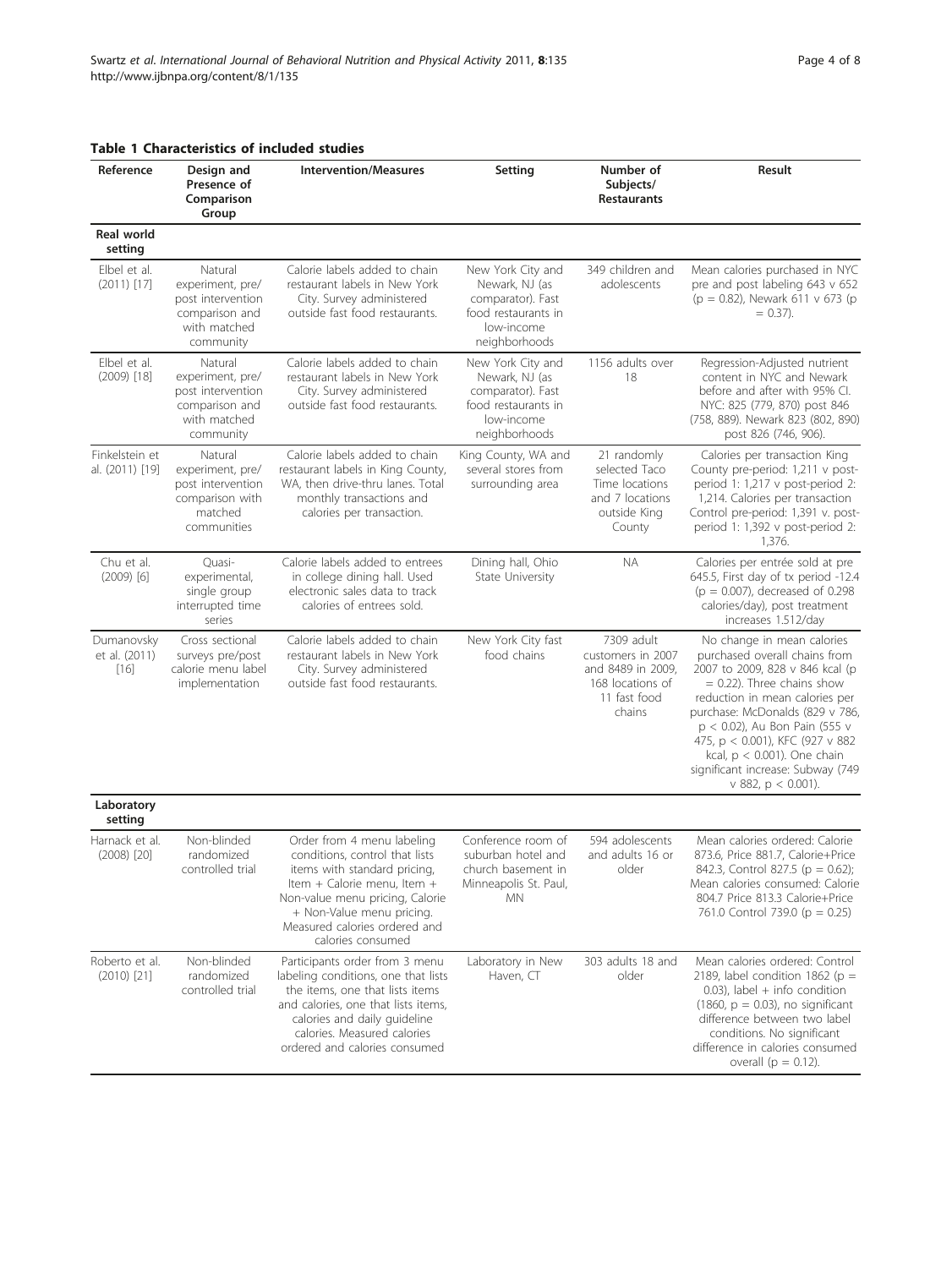| Reference                           | Study<br>design* | <b>Randomization Blinding</b> |                | <b>Selection</b><br><b>bias</b> | <b>Measurement Confounding</b><br><b>bias</b> |             | Overall quality based on score<br>average** |  |  |  |  |
|-------------------------------------|------------------|-------------------------------|----------------|---------------------------------|-----------------------------------------------|-------------|---------------------------------------------|--|--|--|--|
| Real world settings                 |                  |                               |                |                                 |                                               |             |                                             |  |  |  |  |
| Elbel et al. (2011) [17]            |                  | <b>NA</b>                     | $\Omega$       |                                 | 2                                             | $\mathbf 0$ | Fair                                        |  |  |  |  |
| Elbel et al. (2009) [18]            |                  | NA.                           | 0              |                                 | $\overline{2}$                                | $\mathbf 0$ | Fair                                        |  |  |  |  |
| Finkelstein et al. (2011)<br>$[19]$ |                  | <b>NA</b>                     | $\overline{2}$ | 2                               | $\mathfrak{D}$                                |             | Good                                        |  |  |  |  |
| Chu et al. (2009) [6]               | $\Omega$         | <b>NA</b>                     | $\overline{2}$ | $\overline{2}$                  | $\overline{2}$                                |             | Fair                                        |  |  |  |  |
| Dumanovsky et al.<br>$(2011)$ [16]  | $\Omega$         | <b>NA</b>                     | $\Omega$       |                                 | $\mathfrak{D}$                                | $\Omega$    | Fair                                        |  |  |  |  |
| Laboratory settings                 |                  |                               |                |                                 |                                               |             |                                             |  |  |  |  |
| Harnack et al. (2008)<br>[20]       | $\mathfrak{D}$   | $\mathfrak{D}$                |                | $\mathfrak{D}$                  | 2                                             |             | Good                                        |  |  |  |  |
| Roberto et al. (2010)<br>[21]       | $\mathfrak{D}$   | $\mathfrak{D}$                | $\Omega$       | $\mathcal{P}$                   | $\mathfrak{D}$                                |             | Fair                                        |  |  |  |  |

#### <span id="page-4-0"></span>Table 2 Quality assessment of included studies

NA, not applicable

\* Study design: Randomized controlled trials received a score of 2, cohort studies with comparison groups received a score of 1, and single group studies (with no comparison group) received a score of 0

\*\*Quality scoring: 2 for good (or low potential for bias), 1 for fair (or moderate potential for bias), 0 for poor (or high potential for bias). To achieve a final quality rating of good, studies had to have an average score greater than or equal to 1.5 and could not receive scores of 0 for any individual variable. An average score less than or equal to 0.5 would have been considered to be a study with poor quality. Scores in between were considered fair quality studies.

difference between the no label menus and the calorie + information menus (1860 calories,  $p = 0.03$ ). The difference between the calorie menus and calorie + information menus was not statistically significant ( $p = 0.99$ ). It is not clear why the difference in calories ordered between the groups appears to be more clinically significant than those noted in other studies [[21\]](#page-7-0). However, the average number of calories ordered was also high compared to previous studies, which may account for some of this difference.

#### The effect of calorie menu labels on calorie consumption

As noted above, two studies measured calories consumed in addition to calories ordered or calories purchased [[20,21\]](#page-7-0). The distinction is an important one since consumers might theoretically respond to calorie posting on menus by changing the amount they eat rather than the amount they order. Harnack et al. found, however, that participants overall did not differ significantly in the number of calories they consumed by menu type (no label 739, calorie labels 805, no value pricing 761 calories,  $p = 0.25$ [\[20\]](#page-7-0). Subgroup analysis did demonstrate a difference in calories consumed. Men in groups with menus listing calorie information and those without value pricing consumed more calories than those with control menus  $(p = 0.01)[20]$  $(p = 0.01)[20]$  $(p = 0.01)[20]$ .

Roberto et al. also found no significant difference between calorie consumption when they examined consumption by menu type overall (no label 1459 vs. calorie label 1335 vs. calorie + information 1256,  $p = 0.12$ [\[21](#page-7-0)]. However, when they combined the two calorie label menus and compared them to the no label menu, they

did find those in the labeled condition consumed fewer calories than those in the no label condition (label 1286 vs. no label 1466,  $p = 0.04$ [[21\]](#page-7-0). The credibility of this result is questionable considering the exploratory circumstances in which it was found. The average number of calories consumed was very high for a single meal.

#### Sales volume

Two studies reported measures of sales volume, neither of which found a significant difference in sales volume between periods with and without calorie posting [\[6,19](#page-6-0)]. Finkelstein et al. found no significant differences in the rate of ordering healthy or unhealthy menu items before and after calorie posting [[19\]](#page-6-0). Chu et al. reported a significant decrease in the sale of entrées with the highest energy content during the treatment period (slope =  $-0.766$  entrees/day,  $p = 0.007$ ) and an increase in sale of entrées with the highest energy content after the treatment period (slope =  $1.541$  entrees/day, p =  $0.005$ )[[6\]](#page-6-0).

# **Discussion**

Overall, the studies included in this review suggest that in both real world and experimental settings, calorie menu labeling has no effect or only a modest effect on calorie ordering and consumption. These results do not provide strong support for arguments that national expansion of calorie menu labeling will reduce rates of overweight and obesity. This evidence update supports the findings of the previous review from 2008 [[5\]](#page-6-0). However, we should consider limitations of the current evidence as well as other important caveats before judging these policies.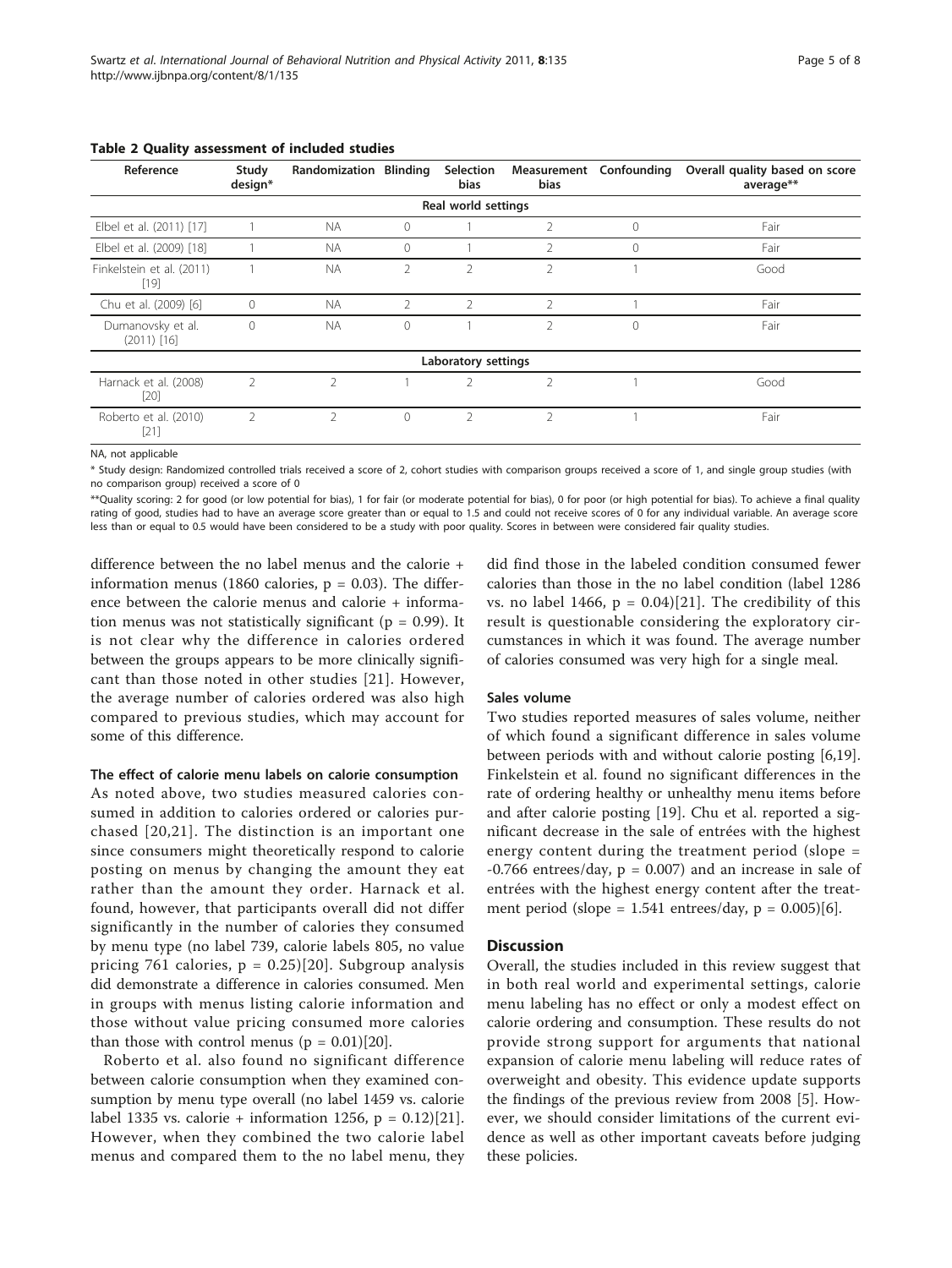#### Strengths and limitations of current evidence

As noted above each study included in this review had methodological limitations. Finkelstein et al. provides the best evidence regarding implementation of calorie menu labeling in a real world setting and was the study with the highest quality overall included in this review. The researchers analyzed complete sales data furnished by a chain of restaurants in and surrounding King County, WA in a 13-month period during which the county implemented a calorie menu labeling requirement. The study provided more compelling data than three studies conducted in New York City, largely because researchers were able to track total monthly transactions and had complete sales data. In New York City, although researchers gathered data from multiple restaurants, they had no measure of overall volume of sales. This is important because one possible effect of calorie menu labeling is that consumers choose not to patronize restaurants where unhealthy choices dominate.

With the observational studies it is entirely possible that confounding factors were responsible for the reported effects of calorie labeling. In New York City and King County, WA, researchers did not measure consumption patterns which could have changed with calorie labeling even if ordering patterns remained constant. Moreover, none of the observational studies could account for environmental factors, such as public education campaigns accompanying the policy implementation, which might have contributed to behavior change over the course of the study. Since four of five studies showed that calorie labels did not lead to decreased calorie ordering, we can feel comfortable that results are not skewed toward a positive result.

Although randomized trials are considered stronger designs because they have the potential to minimize confounding and selection bias, the two trials included in this review cannot easily be generalized to real world behavior and do not necessarily provide more compelling data than the observational research. Regardless of efforts to improve real world applicability or conceal study aims, participants are likely to order and eat differently when they are being monitored and eating in groups. Moreover, in the real world, people have the choice to forgo quick-service restaurant meals in favor of those prepared at home (though we are doing so less frequently as a nation)[\[4,15](#page-6-0)].

The two experimental studies included in this review reported conflicting results on calorie ordering and consumption, which could be a product of study design, demographic variables, label design or measurement. Participants in the Roberto et al. research [[21\]](#page-7-0), which demonstrated the largest effect from calorie labeling, ordered over twice as many calories and consumed several hundred more calories than those in any other study [[21](#page-7-0)]. The authors offer no explanation for the increased caloric consumption, but it is possible that ordering and eating habits deviated from the norm due to the nature of the eating environment.

#### Directions for future research

Current research on calorie menu labeling suffers from two basic deficiencies. Observational studies are insufficient for drawing causal inferences and experimental studies conducted in laboratory settings cannot simulate real world behavior, particularly when repeated exposure to menu labels may be required to influence choice [[5,14,15](#page-6-0)[,20](#page-7-0)]. With industry and governmental participation, large scale randomized trials could be conducted by gradually staging calorie menu label implementation on a state or county level in a randomized fashion. Researchers could then monitor ordering patterns, sales volume and even trends in overweight and obesity during parallel time periods in areas with and without labeling [\[15](#page-6-0)]. These large trials would provide the strongest evidence were researchers able to measure the number of calories consumed, not just the number ordered, as some consumers may respond to calorie labeling by changing their eating and not their ordering habits. However, both funding and lack of industry cooperation would likely constitute significant barriers to this sort of research [[19,](#page-6-0)[20\]](#page-7-0).

Several of the studies in this review indicated that not all consumers or participants were aware of calorie labels [[17](#page-6-0),[18,](#page-6-0)[20\]](#page-7-0). Accompanying labels with educational materials to increase awareness and explain their use improves effects on food choice [[5\]](#page-6-0). Future research should examine whether such efforts could also improve efficacy of calorie menu labeling. Researchers should also consider whether health and lifestyle variables–dieters vs. non-dieters, for example–affect how labeling influences choice.

In addition to how calorie labels affect consumers, future research should focus on the behavior of the food service industry. None of the studies monitored industry response to calorie menu labeling, including altering menus to improve nutrition profiles of current offerings or add healthier items. Unfortunately, because of low health literacy, lack of understanding of nutrition labels and misestimation of nutritional content in restaurant meals [[4](#page-6-0),[14](#page-6-0)], consumers may also be susceptible to deliberate or inadvertent manipulation by the restaurant industry. Stated caloric estimates may also be incorrect [[22](#page-7-0)]. As menu labeling becomes more prominent nationally, policy makers and industry regulators must be attentive to the truthfulness and clarity of new labels. Future research should also explore understanding of various label formats to make sure that responses correspond to intended meaning.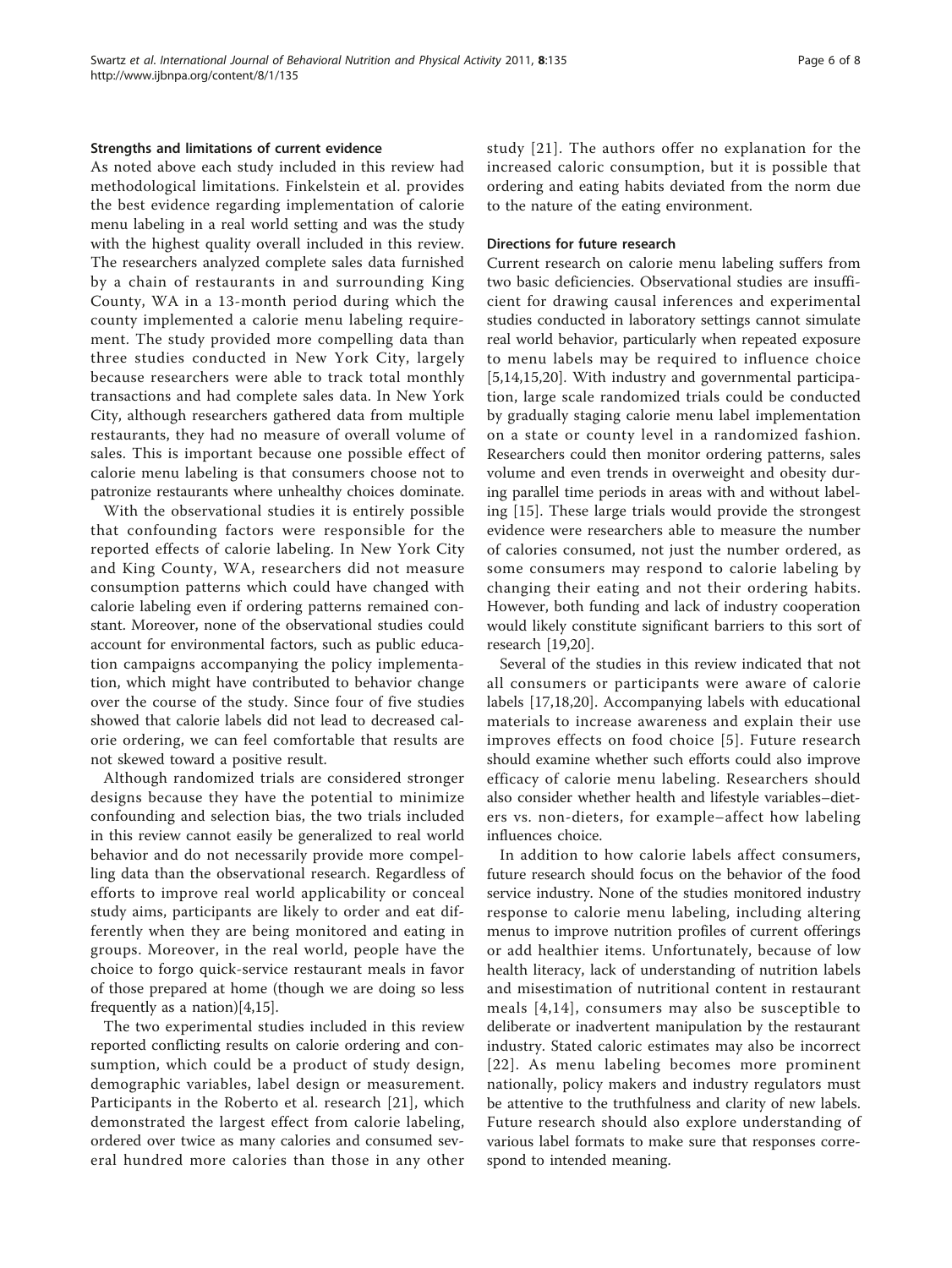## <span id="page-6-0"></span>Limitations of the current review

This review was limited in scope, in particular by restricting eligibility to studies published after 2006. In their previous review, Harnack and French concluded that calorie labeling might have a small effect on choice behavior [5]. The search also did not include other sources of peer reviewed or grey literature (a recent issue brief sites several unpublished studies of calorie menu labels)[15]. Finally, several excluded studies published since 2006 measure behavioral intent using calorie menu labels. That literature may provide an additional perspective on the potential for calorie menu labels to influence food choices.

#### Conclusion

From the evidence included in this review, it appears that calorie menu labeling does not have the intended effect of decreasing calorie ordering and consumption from quick-service restaurants. We also need longerterm, scientifically rigorous studies to determine whether prolonged exposure to calorie labels has an effect on rates of overweight or obesity, the health outcome of interest [15].

In the meantime, we must proceed with caution in widespread implementation of an unproven policy with social and monetary costs, especially since the effort may detract attention from other effective strategies to combat overweight and obesity or have inadvertent effects [15]. Given that a majority of US consumers indicate that they want calorie menu labeling [14,[23\]](#page-7-0), and the policy now seems imminent, knowledge of successful strategies as well as potential negative ramifications should be carefully considered when deciding how the policy will be operationalized and implemented.

#### Acknowledgements

The authors wish to thank Alice Ammerman, DrPH, for her review of an earlier version of this manuscript. The University of North Carolina at Chapel Hill's Libraries provided support for open access publication. A grant from the University Research Council at the University of North Carolina at Chapel Hill also supported this open access publication.

#### Author details

<sup>1</sup>Public Health Leadership Program, Gillings School of Global Public Health, University of North Carolina at Chapel Hill, Chapel Hill, NC, USA. <sup>2</sup>Nutrition Department, Gillings School of Global Public Health, University of North Carolina at Chapel Hill, Chapel Hill, NC, USA. <sup>3</sup>Department of Family Medicine, University of North Carolina at Chapel Hill School of Medicine, Chapel Hill, NC, USA.

#### Authors' contributions

JS conducted the literature search, reviewed each of the studies and drafted the manuscript. AV reviewed the studies and made contributions to multiple revisions of the manuscript. DB provided guidance about the content of the review, suggested pertinent literature, and contributed to multiple revisions of the manuscript. All authors read and approved the final manuscript.

#### Authors' information

Contact information:

Danielle Braxton, MPH RD LDN UNC Gillings School of Global Public Health 2200 McGavran-Greenberg Hall, CB #7461 Chapel Hill, NC 27599-7461 furci@unc.edu Anthony J. Viera, MD MPH UNC-Chapel Hill, DOFM CB# 7595, 590 Manning Dr. Chapel Hill, NC 27599-7595 anthony\_viera@med.unc.edu

#### Competing interests

The authors declare that they have no competing interests.

Received: 29 August 2011 Accepted: 8 December 2011 Published: 8 December 2011

#### References

- 1. Nestle M: Health care reform in action–[calorie labeling goes national.](http://www.ncbi.nlm.nih.gov/pubmed/20375399?dopt=Abstract) N Engl J Med 2010, 362:2343-2345.
- 2. Mokdad AH, Serdula MK, Dietz WH, Bowman BA, Marks JS, Koplan JP: [The](http://www.ncbi.nlm.nih.gov/pubmed/10546690?dopt=Abstract) [spread of the obesity epidemic in the United States, 1991-1998.](http://www.ncbi.nlm.nih.gov/pubmed/10546690?dopt=Abstract) JAMA 1999, 282:1519.
- 3. Mokdad AH, Serdula MK, Dietz WH, Bowman BA, Marks JS, Koplan JP: [The](http://www.ncbi.nlm.nih.gov/pubmed/11015792?dopt=Abstract) [continuing epidemic of obesity in the United States.](http://www.ncbi.nlm.nih.gov/pubmed/11015792?dopt=Abstract) JAMA 2000, 284:1650.
- 4. Variyam JN: Nutrition labeling in the food-away-from-home sector: an economic assessment. Economic Research Report Number 4 2005 [\[http://](http://www.ers.usda.gov/Publications/ERR4/) [www.ers.usda.gov/Publications/ERR4/\]](http://www.ers.usda.gov/Publications/ERR4/), Accessed November 25, 2011.
- Harnack LJ, French SA: [Effect of point-of-purchase calorie labeling on](http://www.ncbi.nlm.nih.gov/pubmed/18950529?dopt=Abstract) [restaurant and cafeteria food choices: A review of the literature.](http://www.ncbi.nlm.nih.gov/pubmed/18950529?dopt=Abstract) Int J Behav Nutr Phys Act 2008, 5:51.
- 6. Chu YH, Frongillo EA, Jones SJ, Kaye GL: [Improving patrons](http://www.ncbi.nlm.nih.gov/pubmed/19762664?dopt=Abstract)' meal [selections through the use of point-of-selection nutrition labels.](http://www.ncbi.nlm.nih.gov/pubmed/19762664?dopt=Abstract) Am J Public Health 2009, 99:2001-2005.
- 7. Berman M, Lavizzo-Mourey R: [Obesity prevention in the information age:](http://www.ncbi.nlm.nih.gov/pubmed/18647987?dopt=Abstract) [caloric information at the point of purchase.](http://www.ncbi.nlm.nih.gov/pubmed/18647987?dopt=Abstract) JAMA 2008, 300:433-435.
- 8. Jeffery RW, Baxter J, McGuire M, Linde J: [Are fast food restaurants an](http://www.ncbi.nlm.nih.gov/pubmed/16436207?dopt=Abstract) [environmental risk factor for obesity?](http://www.ncbi.nlm.nih.gov/pubmed/16436207?dopt=Abstract) Int J Behav Nutr Phys Act 2006, 3:2.
- 9. Pereira MA, Kartashov AI, Ebbeling CB, Van Horn L, Slattery ML, Jacobs DR: Fast-food habits, weight gain, and insulin resistance (the CARDIA study): 15-year prospective analysis. The Lancet 2005, 365:36-42.
- 10. Patient Protection and Affordable Care Act of 2010. HR3590, 111th Cong 2010, 148(111):1001-10909.
- 11. Blumenthal K, Volpp KG: [Enhancing the Effectiveness of Food Labeling in](http://www.ncbi.nlm.nih.gov/pubmed/20145233?dopt=Abstract) [Restaurants.](http://www.ncbi.nlm.nih.gov/pubmed/20145233?dopt=Abstract) JAMA 2010, 303:553.
- 12. Dumanovsky T, Huang CY, Bassett MT, Silver LD: [Consumer Awareness of](http://www.ncbi.nlm.nih.gov/pubmed/20966367?dopt=Abstract) [Fast-Food Calorie Information in New York City After Implementation of](http://www.ncbi.nlm.nih.gov/pubmed/20966367?dopt=Abstract) [a Menu Labeling Regulation.](http://www.ncbi.nlm.nih.gov/pubmed/20966367?dopt=Abstract) Am J Public Health 2010, 100:2520.
- 13. Fitch RC, Harnack LJ, Neumark-Sztainer DR, Story MT, French SA, Oakes JM, Rydell SA: Providing calorie information on fast-food restaurant menu boards: consumer views. Am J Health Promot 2009, 24:119-132.
- 14. Larson N, Story M: Menu Labeling: Does Providing Nutrition Information at the Point of Purchase Affect Consumer Behavior. Robert Wood Johnson Foundation 2009 [\[http://http://www.rwjf.org/files/research/](http://http://www.rwjf.org/files/research/20090630hermenulabeling.pdf) [20090630hermenulabeling.pdf\]](http://http://www.rwjf.org/files/research/20090630hermenulabeling.pdf), Accessed Nov. 25, 2011.
- 15. Allison D: Evidence, discourse and values in obesity-oriented policy: menu labeling as a conversation starter. Int J Obes 2011, 35:464-471.
- 16. Dumanovsky T, Huang CY, Nonas CA, Matte TD, Bassett MT, Silver LD: [Consumer Awareness of Fast-Food Calorie Information in New York City](http://www.ncbi.nlm.nih.gov/pubmed/21791497?dopt=Abstract) [After Implementation of a Menu Labeling Regulation.](http://www.ncbi.nlm.nih.gov/pubmed/21791497?dopt=Abstract) BMJ 2011, 343: d4464.
- 17. Elbel B, Gyamfi J, Kersh R: Child and adolescent fast-food choice and the influence of calorie labeling: a natural experiment. Int J Obes 2011, 35:493-500.
- 18. Elbel B, Kersh R, Brescoll VL, Dixon LB: Calorie labeling and food choices: a first look at the effects on low-income people in New York City. Health Aff (Millwood) 2009, 28:w1110-21.
- 19. Finkelstein EA, Strombotne KL, Chan NL, Krieger J: [Mandatory menu](http://www.ncbi.nlm.nih.gov/pubmed/21238859?dopt=Abstract) [labeling in one fast-food chain in King County, Washington.](http://www.ncbi.nlm.nih.gov/pubmed/21238859?dopt=Abstract) Am J Prev Med 2011, 40:122-127.